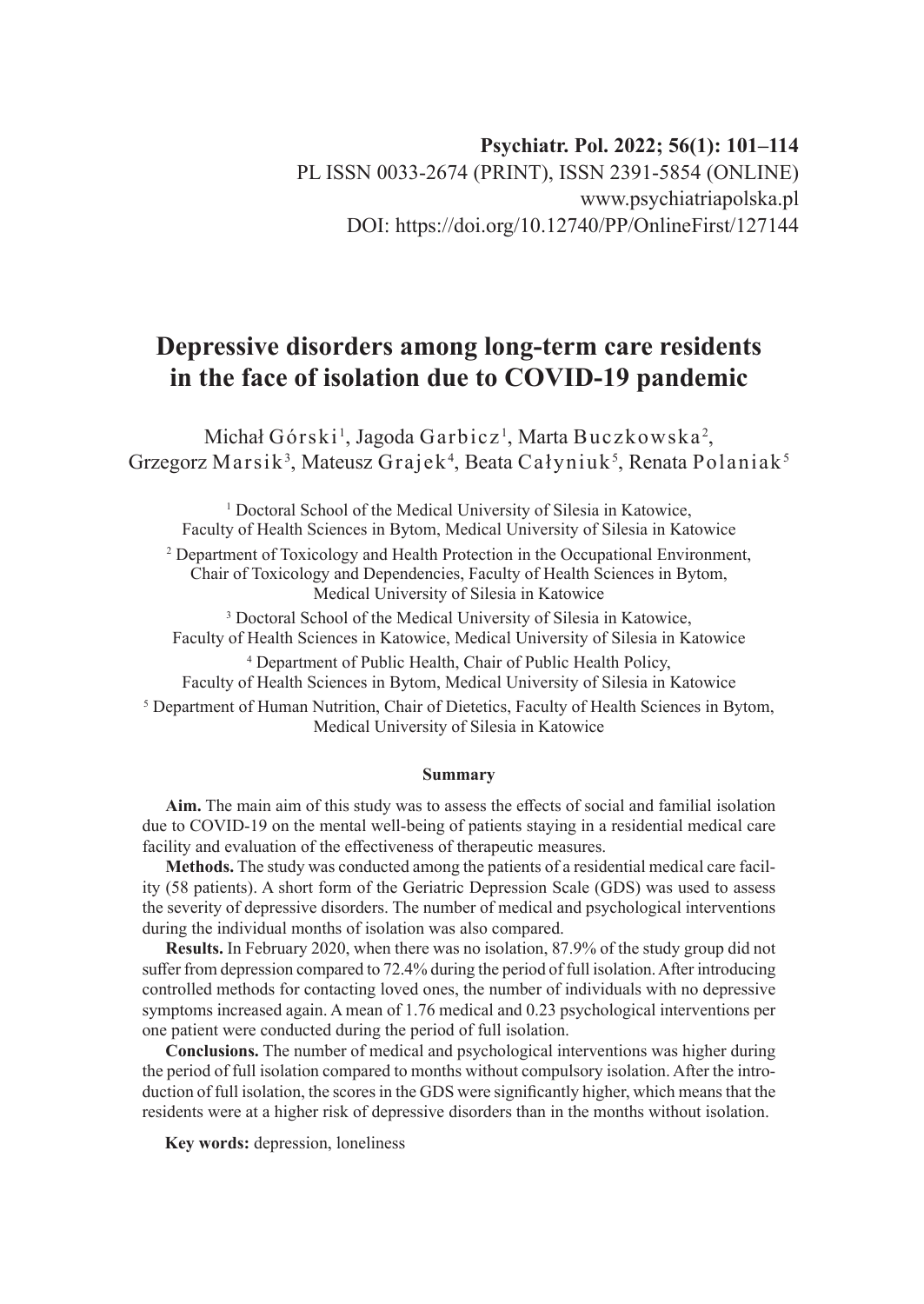#### **Introduction**

According to the World Health Organization, depression is one of the main causes of work incapacity. Depression affects over 350 million people worldwide, including 10% of Poles [1]. Research [2-5] has shown an increasing incidence of depression in developed countries, especially among older people. It is estimated that about 20% of the global population over 65 years of age are affected [6]. Depression is the most common mental disorder of old age after dementia. It is also the second leading cause of disability after coronary heart disease in the general population [7].

A significant problem is the small number of older people who are treated for depression in relation to the number of people who have symptoms of depression. It is estimated that various forms of treatment (psychotherapy, pharmacotherapy, psychological intervention) are used only in 30-40% of older people who present with the symptoms of depressive mood disorders [3, 5, 8, 9]. This results from a difficult diagnostic process. Multiple symptoms, such as insomnia, fatigue and withdrawal, are perceived by the patients and their families as part of the natural aging process and are not reported to medical personnel. Psychosocial factors typical of old age (e.g. retirement, death of a spouse, limited interpersonal contacts) also pose a diagnostic difficulty [5, 8, 9]. A similar situation is seen for biological factors, such as family history of depression or the presence of chronic non-infectious diseases (stroke, neurodegenerative diseases, diabetes, deficiency diseases, some cancers) [10].

Aging is a multifaceted process involving the physical and mental spheres. The pace of ageing is individual for each human being. Changes in every sphere of life occur during the period of old age. The process of adaptation to changes is stressful; however, it can also be a source of satisfaction owing to the support and closeness of the family. Living alone, not being in touch with family and friends are among the most serious problems for older people.

Loneliness is associated with no or limited interpersonal contacts. Maintaining interpersonal relationships is one of the basic factors of successful aging [11, 12]. As already mentioned, old age is perceived as a process of involution of the whole organism, which is closely related to multimorbidity, which ultimately leads to disability [13]. Gerontology distinguishes between loneliness and isolation. Social isolation is defined as long-term isolation, lack of participation in social life, poor creation of a social role and an inability to establish physical contact with the society [12, 13]. Loneliness is the psychological aspect of social isolation, a feeling of isolation despite physical possibility to contact other people. Furthermore, loneliness may be classified not only as caused by the physical lack of people, but also as loneliness among people, which is associated with impaired communication [14, 15].

Regardless of the term used, both loneliness and social isolation are caused by many diseases and disorders, and, at the same time, they are a factor predisposing to diseases. Undoubtedly, depression is one of them. Many scientific reports have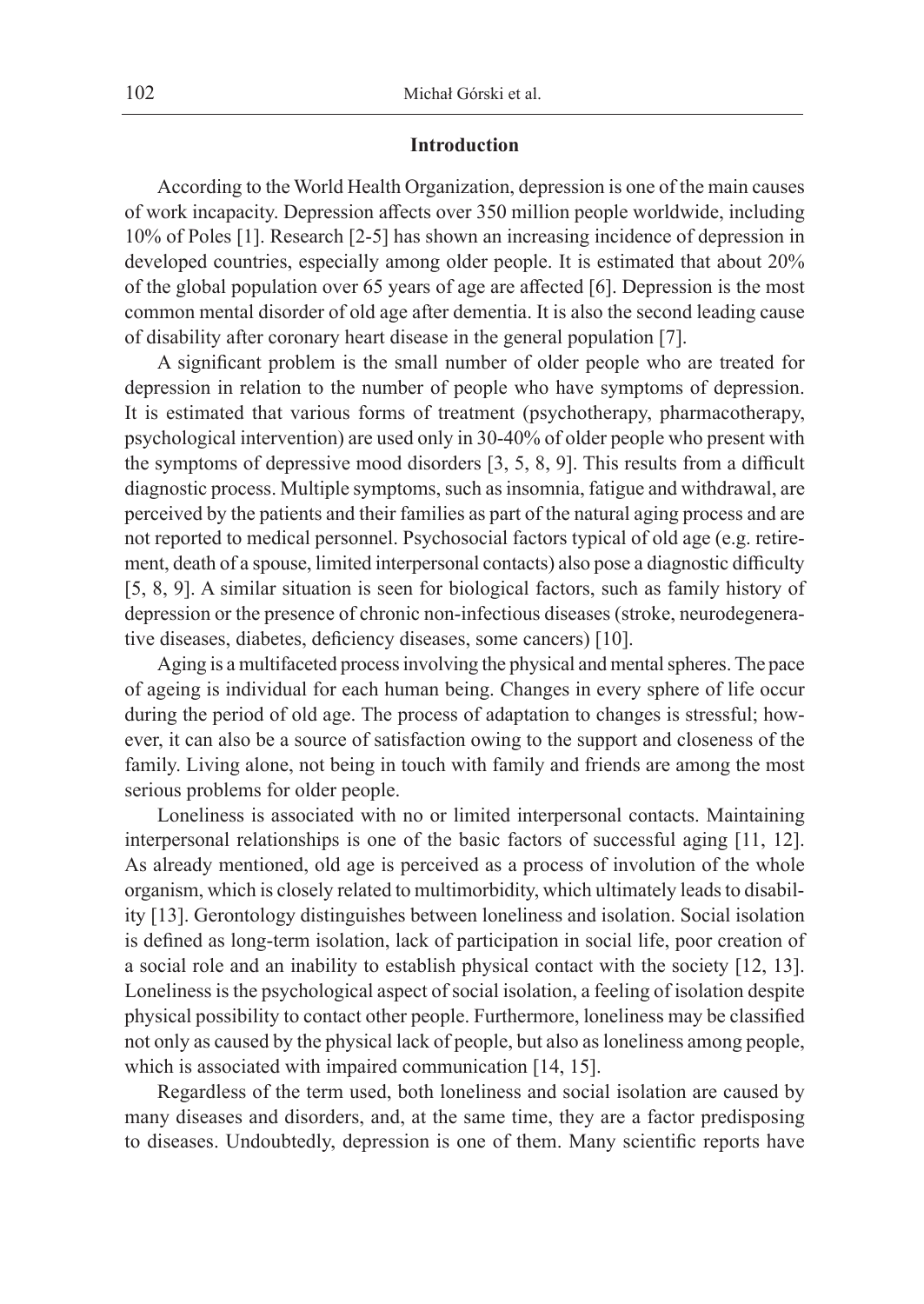shown that there is a strong interplay between illness and loneliness – not only an illness contributes to loneliness, but loneliness can be a source of morbidity among the elderly [12-15]. People leading a solitary lifestyle reduce their lifespan by an average of up to 30% compared to those with similar genetically-determined diseases, the same eating habits and physical activity, but a richer social life [16]. Depression in old age is primarily caused by the lack of prospects for a favorable change in the situation or a consequence of an accumulation of negative events. As a result, an individual loses control over their own life and withdraws into themselves, which is referred to as the circle of self-destructive thoughts and behaviors [17]. Depression of the elderly belongs to the "major geriatric problems", i.e. a group of diseases considered in clinical medicine as priorities that are well known and require a very sensitive response [18]. However, due to the aforementioned specificity of the elderly group, both the diagnosis of the problem and its effective treatment pose difficulty [12, 13]. Faleńczyk et al. [19] found that "although the problem of depression is seen in 5-30% of the elderly, symptom interpretation itself is difficult due to the fact that those affected by the disease rarely communicate their needs and are reluctant to talk about the problem" [19, p. 495].

The dependency of the elderly is an important aspect in determining the scale of loneliness-associated depression. For example, the scale of disability in Poland is continuously growing, as confirmed by the reports of the Central Statistical Office [20]. Research has shown that 30% of people over 60 years of age and 60% of people over 80 years of age require constant third-party assistance [19, 20]. According to current estimates, the demand for long-term care is expected to increase to 4 million people by 2030 [21, 22]. Proper long-term care for the elderly and disabled should not be limited to nursing care, but should also provide the patient with good mental comfort in order to prevent the development of certain disorders [23, 24].

The primary goal of nursing care facilities is to ensure the safety of their residents, even if this involves certain restrictions. Of particular importance are actions taken in emergencies, where the dynamic development of these situations is health – and life-threatening. Undoubtedly, such situations include SARS-CoV-2 pandemic and COVID-19 disease.

## *COVID-19 and therapeutic measures taken in the Residential Medical Care Facility*

In connection with the spreading COVID-19 epidemic, in order to protect patients and minimize the risk of disease in the facility, special precautions were introduced in February 2020: the amount of disinfectants was increased, personal protective equipment (masks, disposable aprons, gloves) was ordered, restrictions were imposed on family contacts with residents followed by a total ban on visits. Precautions were also taken to protect against the entry of the virus along with personal belongings brought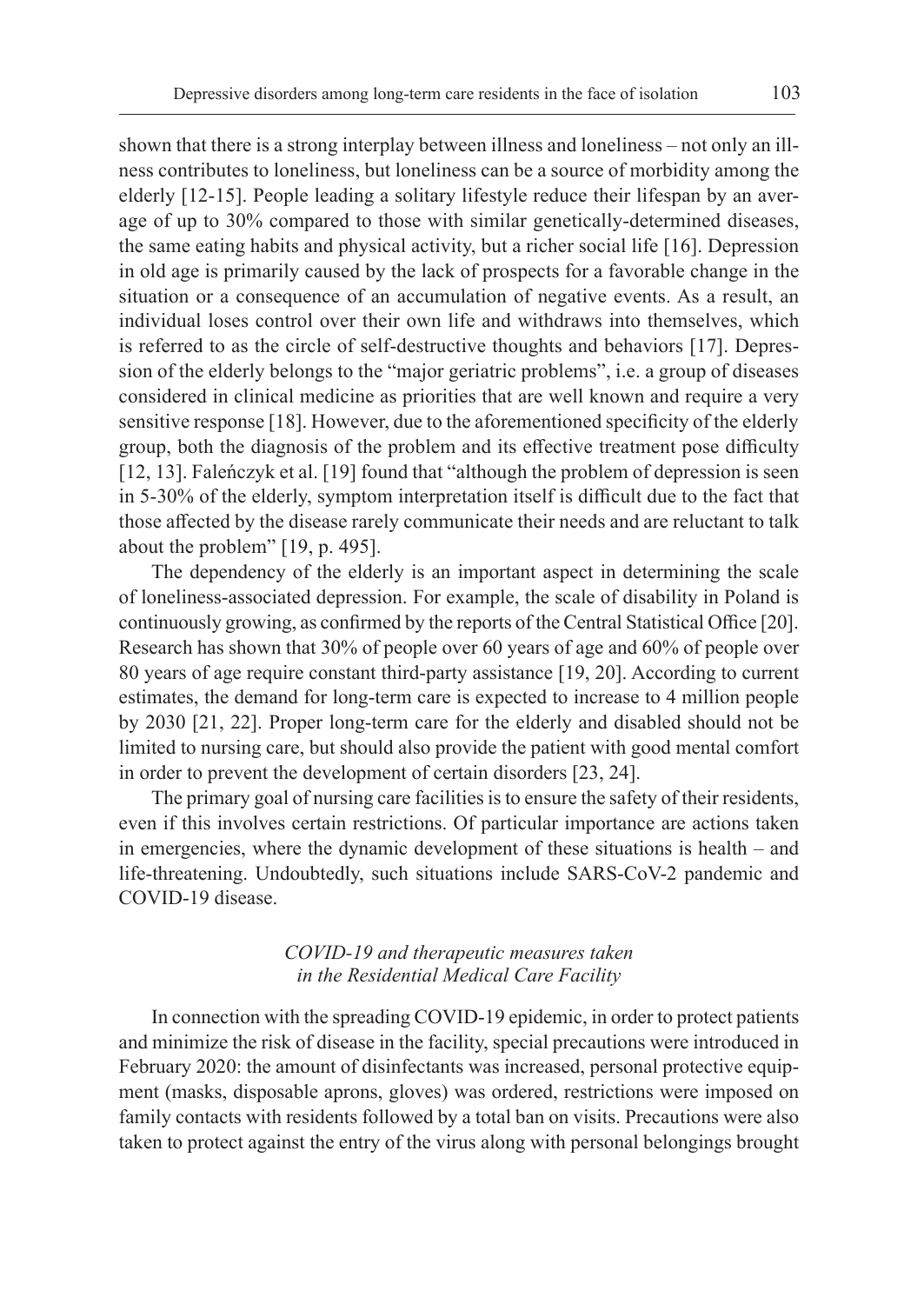by families (clothes, cosmetics, hygiene products, food). Each of these items (brought from outside) was subject to 24-hour quarantine in a specially designated place.

The therapeutic work system was reorganized. Each of the residents could use the help of a psychologist (in the form of consultation, after reporting the need for psychological intervention) and 3 occupational therapists (available to patients during working hours). The prolonged isolation from families and the observed deterioration of mental state forced the need to use new forms of contact with families. Conversations using an instant messenger service (Skype) and traditional forms of communication (writing letters) were introduced in April. "Meetings through the glass" and "A Photo for The Senior" program were introduced in May. These new methods of communication are described below.

a. Instant messenger services

Communication via instant messengers was the first possibility of (indirect) communication between families and facility residents during the epidemic. Anyone willing to use this form of contact had a certain video call date scheduled. There were no restrictions on the number of calls per week; however, the time of one call was limited to 20 minutes for organizational reasons. The conversations took place in a specially designed room, ensuring privacy and intimacy. Residents who knew how to use a laptop made the connection on their own, and those who needed help were provided with the assistance of occupational therapists. Access to additional loudspeakers and a microphone was provided (especially for patients with hearing impairment and those with a low-volume voice) to increase communication comfort. Initially, this form of communication was used only by walking patients and wheelchair users able to reach the room with the laptop. Afterwards, calls were also made in residents' rooms (by moving the laptop with the speaker to the resident's room) to avoid excluding bedridden patients from this form of contact.

b. Writing letters

A simple method of communication known to all residents. It was used both for patients with reduced cognitive performance and those without cognitive impairment. Residents could ask health care assistants, therapists or a psychologist for help in writing their letters. Initially, this method attracted a lot of interest, especially in combination with art therapy (preparation of Easter cards), but with time, writing letters was almost completely replaced by video calls and "meetings through the glass".

c. "Meetings through the glass"

The effectiveness of conversations over the Internet encouraged the search for further therapeutic solutions. Despite the undeniable advantages of video calling (no direct contact, no risk of infection, an opportunity to talk and see family), the residents complained about the lack of possibility of close and direct contact with their families. Therefore, conversations through the glass were proposed. The pos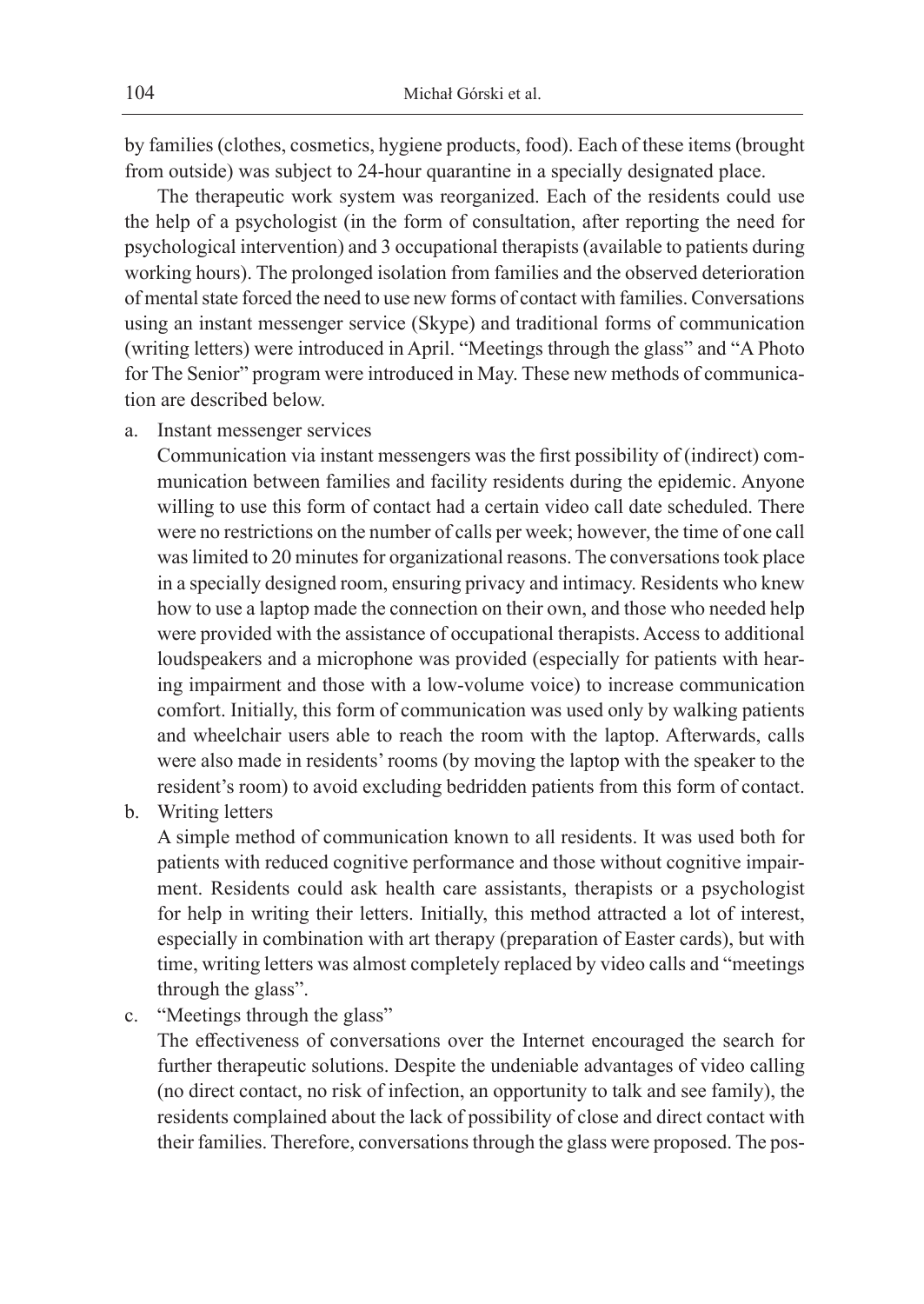sible impact of this communication method on the mental state of the residents was considered. Concerns were raised that meeting with family without the possibility to show feelings in a physical way (greeting, hugging, holding hands) may have the opposite effect than originally assumed. Despite these concerns, the medical and therapeutic team (with the approval of the management) decided to implement this form of meetings. There were no restrictions on the number of meetings per week, and the duration of meeting was 25 minutes. The residents met with their families on two sides of a glass door. This method allowed to see each other; however, a barrier of physical contact was maintained, which prevented the possibility of infection. The conversations were carried out over the telephone with a speakerphone. The telephone and the meeting place were disinfected after each meeting. The meetings were held in a place ensuring peace and privacy. At the resident's request, a psychologist could participate in the communication.

d. "A Photo for The Senior"

The above-mentioned forms of communication were used by the vast majority of residents. However, expectations regarding the number of meetings and internet conversations, and the time capabilities of residents' family members turned out to be a problem. All programs were carried out between 10:00 AM and 03:00 PM, which limited contact with families whose members worked during these hours. This situation was particularly difficult for patients who were visited on a daily basis before closure of the facility (isolation) and for patients with neurocognitive disorders. The problem was solved by implementing reminiscence therapy, i.e. joint viewing of photographs and discussing their significance for patients. Family members were asked to bring family souvenirs and photographs. This method gained special significance in the Alzheimer's disease center, where patients talked about the souvenirs using long-term and autobiographical memory resources, with no need to use semantic memory. When implementing this method of maintaining family ties, the focus was placed on the patients' preserved competences (memory resources, sense of aesthetics, emotional competences) and the availability of the method, as it could be used without the presence of close relatives.

The main aim of this study was to assess the effects of social and familial isolation due to COVID-19 on the mental well-being of patients staying in a residential medical care facility, as well as to assess the effects of therapeutic actions taken by the personnel of the facility on the mental state of residents measured with the Geriatric Depression Scale.

#### **Materials and methods**

The study was conducted in one of the Polish residential medical care facilities(the Silesia Province) in the period from February to May 2020.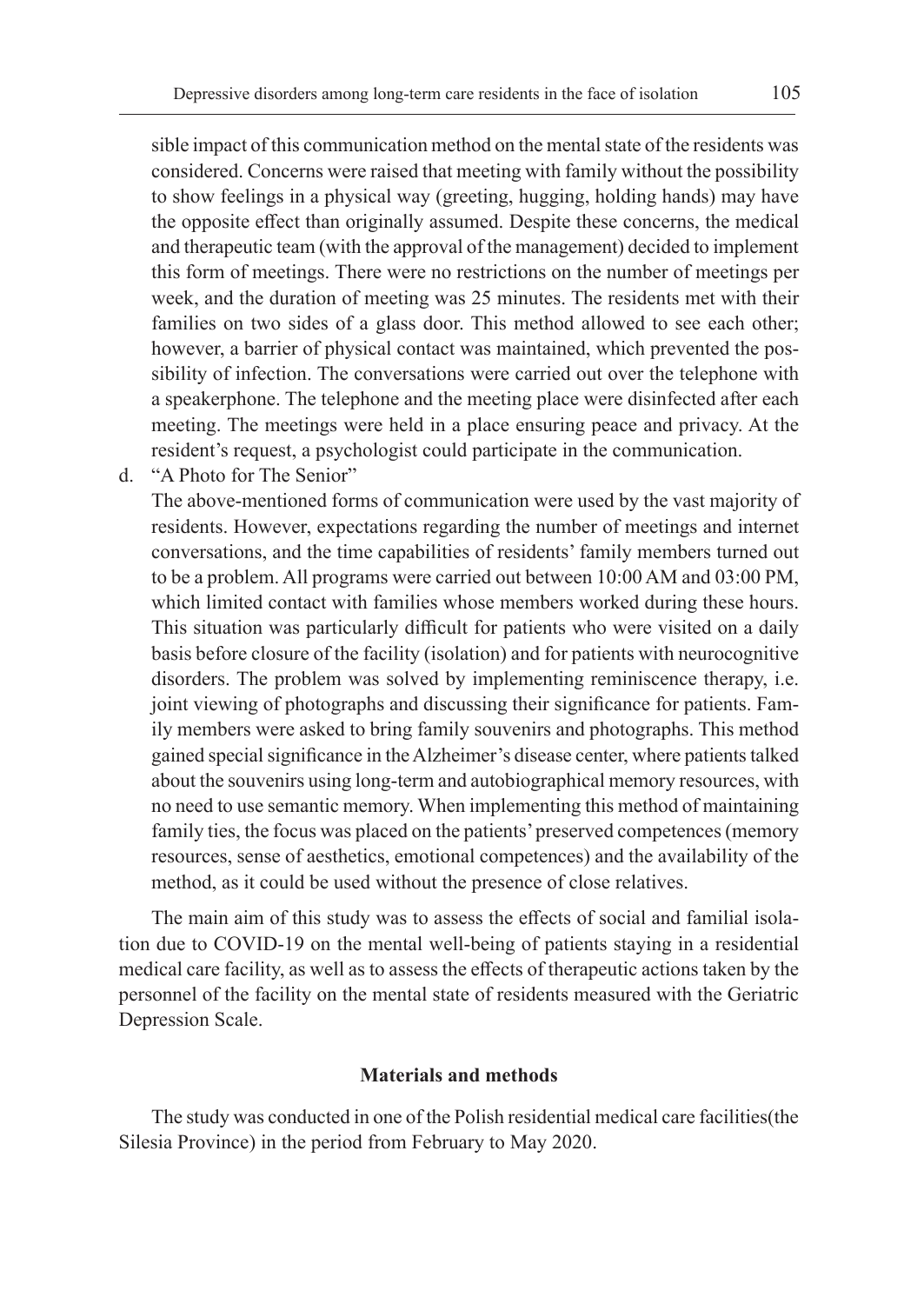The study group included 58 patients.

Residential medical care facility resident status in the period from at least February to May 2020, and psychophysical condition enabling participation in the study were the inclusion criteria. Individuals who became residents of the facility later than in February or whose cognitive functions prevented questionnaire completion were excluded from the study.

The participation was voluntary. The patients were informed about the purpose of the study and the methods used. Patients whose cognitive functioning enabled them to make an informed decision gave their independent consent to participate in the study; in the case of patients with moderate to severe dementia (where there were doubts as to the informed decision), a double consent was required – expressed by the patients themselves and their guardians. The study was conducted after obtaining an approval of the Head of the facility.

The standardized Geriatric Depression Scale (GDS) composed of 15 questions (Geriatric Depression Scale short form, GDS-SF) was used in the study. The GDS-SF was completed four times (in each month of the study). The scale was developed by professor Jerome A. Yesavage and his team in 1983. The GDS is a screening tool used to assess the severity of depressive symptoms in elderly patients. The original version consists of 30 yes/no questions. The questions used in the questionnaire were selected from a pool of 100 questions assessing various mental manifestations of depression. Questions with the highest correlation coefficient with the overall score were left in the final version of the questionnaire [25].

The GDS is available in many languages. Many short versions of this scale have been developed. GDS-SF (short form) or GDS-15, which includes 15 questions, is considered one of the most popular and reliable versions. Due to its short form, it is recommended for both healthy individuals and those with neurological disorders. According to the authors' assumptions, the respondents should complete the questionnaire on their own. However, assistance of another person or answering the questionnaire by phone is also allowed [26].

The maximum score is 15. The score is interpreted as follows [27]:

- $0-5$  no depression
- $6-10$  moderate depression
- $11-15$  severe depression.

Data on the number of medical and psychological interventions in the following months were taken from consultation reports. The number of medical and psychological appointments was presented in the form of the number of visits per month per one person (the number of patients in the facility varied in the individual months).

Statistica (version 13.3, StatSoft) was used for statistical analysis of the data obtained. The Shapiro-Wilk test was used to determine the normality of distribution of the individual items; analysis of variance (ANOVA), the NIR test, Tukey's test and the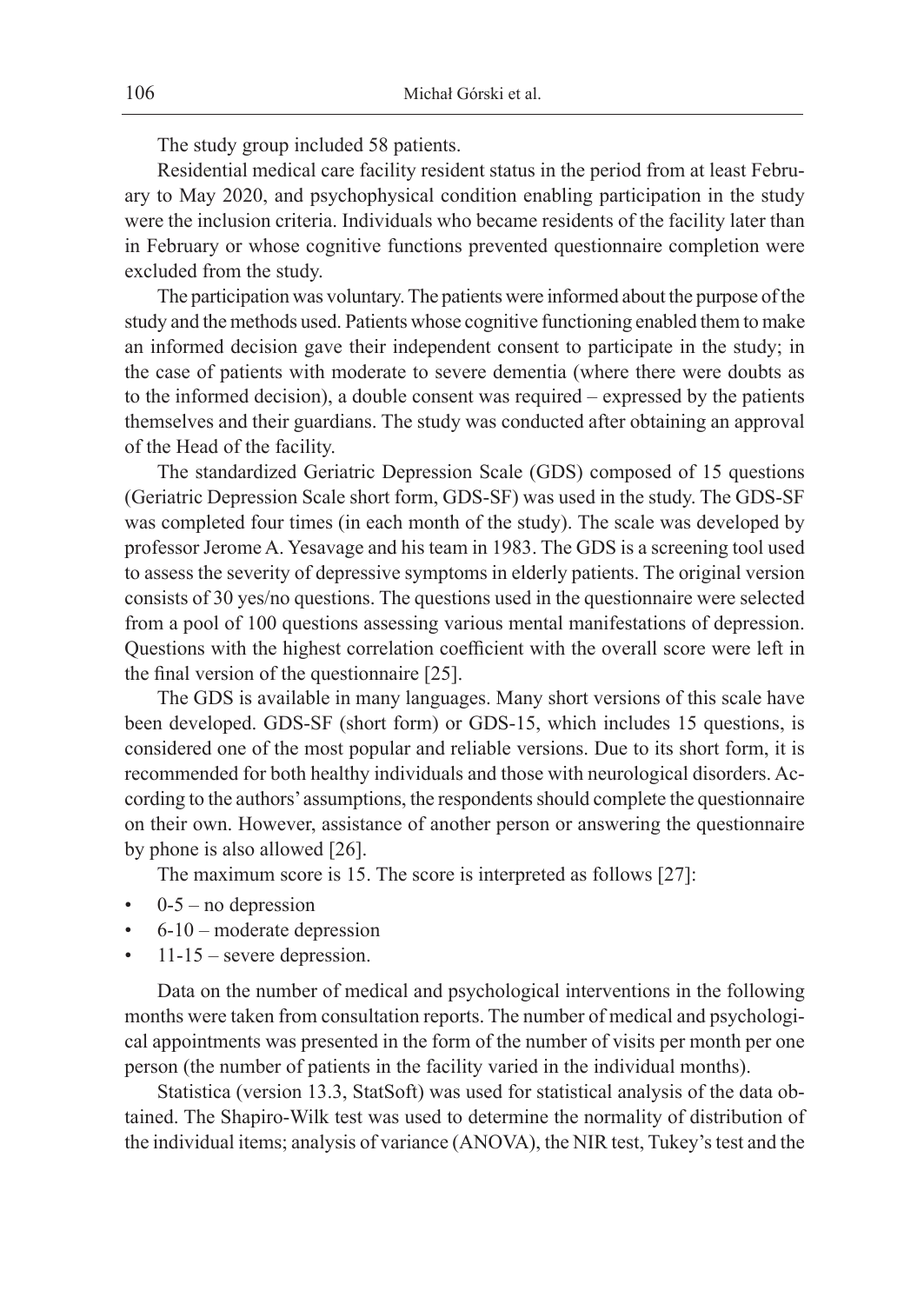Friedman ANOVA analysis were used to assess the correlations between these items. A p-value of 0.05 was considered statistically significant.

### **Results**

The study group included 58 residential medical care facility residents, with women accounting for 70.7% of the group. The mean age was 84.14 years (Table 1).

The results of the screening test, carried out using the MMSE (Mini-Mental State Examination), suggest the occurrence of severe, moderate and mild dementia in 24.1%, 27.6% and 20.7% of the study group, respectively; cognitive disorders without dementia were confirmed in 17.2% of residents, and a normal MMSE score was obtained by 10.4% of patients (Table 1).

| Metric data                                       |                                      | N  | $\%$ |
|---------------------------------------------------|--------------------------------------|----|------|
| Average age of the group                          | $= 84.14 \ (\pm 7.24)$ years         |    |      |
| Sex                                               | Women                                | 41 | 70.7 |
|                                                   | Men                                  | 17 | 29.3 |
| Length of stay in a long-term care<br>institution | 1-6 months                           | 12 | 20.7 |
|                                                   | 7-12 months                          | 9  | 15.5 |
|                                                   | $13 - 24$ months                     | 18 | 31   |
|                                                   | >24 months                           | 19 | 32.8 |
| Degree of dementia (MMSE scale)                   | Normal MMSE score                    | 6  | 10.4 |
|                                                   | Cognitive disorders without dementia | 10 | 17.2 |
|                                                   | Mild dementia                        | 12 | 20.7 |
|                                                   | Moderate dementia                    | 16 | 27.6 |
|                                                   | Severe dementia                      | 14 | 24.1 |

Table 1. **Study group characteristics**

A total of 20.7% of patients were staying in the facility for the 1-6 months preceding the study, 15.5% of patients were staying in the facility for 7-12 months, 31% for 13-24 months, and 32.8% for 2 years preceding the study (Table 1).

The patients were assessed for the severity of depression using the GDS questionnaire. The interpretation of results showed that 87.9% of residents did not suffer from depression in February 2020, when there was no isolation, compared to 72.4% in March (full isolation), with up to 25.9% of patients with moderate depression. After introducing controlled methods for contacting family members and friends, the number of individuals with no depressive symptoms increased again, reaching 77.6% in April and 86.2% in May (Table 2).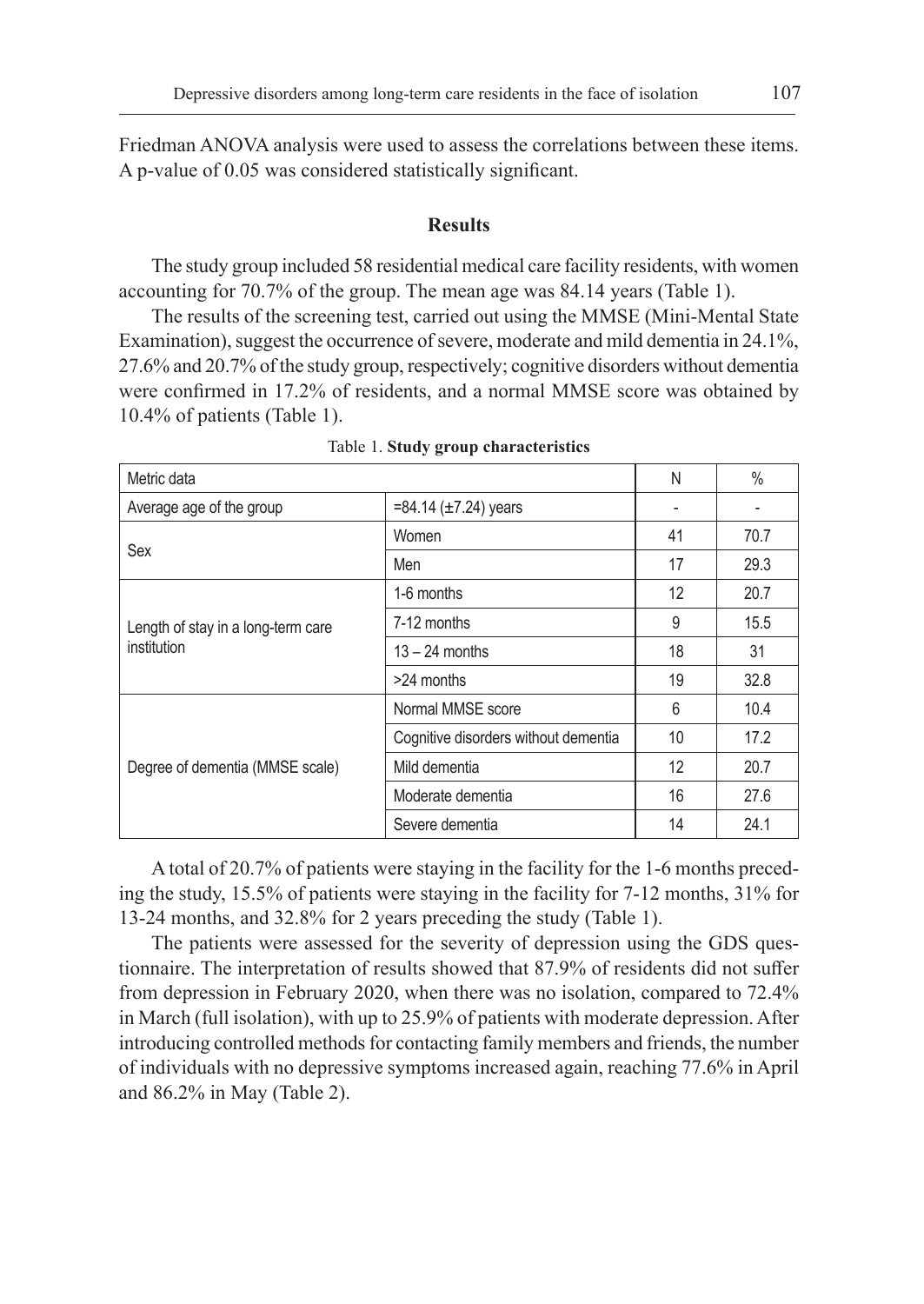|          | No depression | Moderate depression | Severe depression |
|----------|---------------|---------------------|-------------------|
| Month    | N(% )         | N(% )               | N(% )             |
| January  | 51 (87.9%)    | $6(10.4\%)$         | $1(1.7\%)$        |
| February | 42 (72.4%)    | 15 (25.9%)          | $1(1.7\%)$        |
| March    | 45 (77.6%)    | 13 (22.4%)          | $0(0\%)$          |
| April    | 50 (86.2%)    | $8(13.8\%)$         | $0(0\%)$          |

Table 2. **Number of people without depression, with moderate and severe depression according to the GDS questionnaire in individual months**

The average number of points obtained by the study group in the GDS questionnaire in February – before the epidemic – was 2.55, in March – during the full isolation period – was 3.74, in April – after the introduction of the first methods of communication with loved ones – fell to 3.33, and in May – after applying subsequent communication methods – was 2.9. A statistically significant relationship was found between the mean GDS score and the level of isolation (p<0.001) (Table 3).

| Month    | Degree of isolation                                                             | $GDS (\pm SD)$      | D       |
|----------|---------------------------------------------------------------------------------|---------------------|---------|
| January  | No isolation                                                                    | $2.55 \ (\pm 2.41)$ |         |
| February | Full isolation - no visits                                                      | $3.74 \ (\pm 2.65)$ |         |
| March    | Partial isolation - video calls, letters                                        | $3.33 \ (\pm 2.48)$ | < 0.001 |
| April    | Partial isolation - video calls, letters, photos, meetings<br>through the glass | $2.90 (\pm 2.27)$   |         |

Table 3. **Average GDS values obtained in individual months**

The study also assessed the mean number of medical and psychological interventions per 1 resident. A mean number of 1.25 medical and 0.08 psychological interventions were conducted in January. With the spread of the SARS-CoV-2 virus epidemic and the isolation of the residents from outsiders, the need for these interventions increased and the mean number of medical and psychological interventions per one resident in March was 1.76 and 0.23, respectively. The need for medical and psychological consultations decreased after introducing new methods for contacting with family members (video calls, letters, meetings through the glass). The mean number of medical and psychological interventions per one resident was 1.4 and 0.2 in April, and 1.17 and 0.2 in May, respectively. A relationship was demonstrated between the mean number of medical interventions and the mean number of psychological interventions ( $p=0.04$ ) (Fig. 1).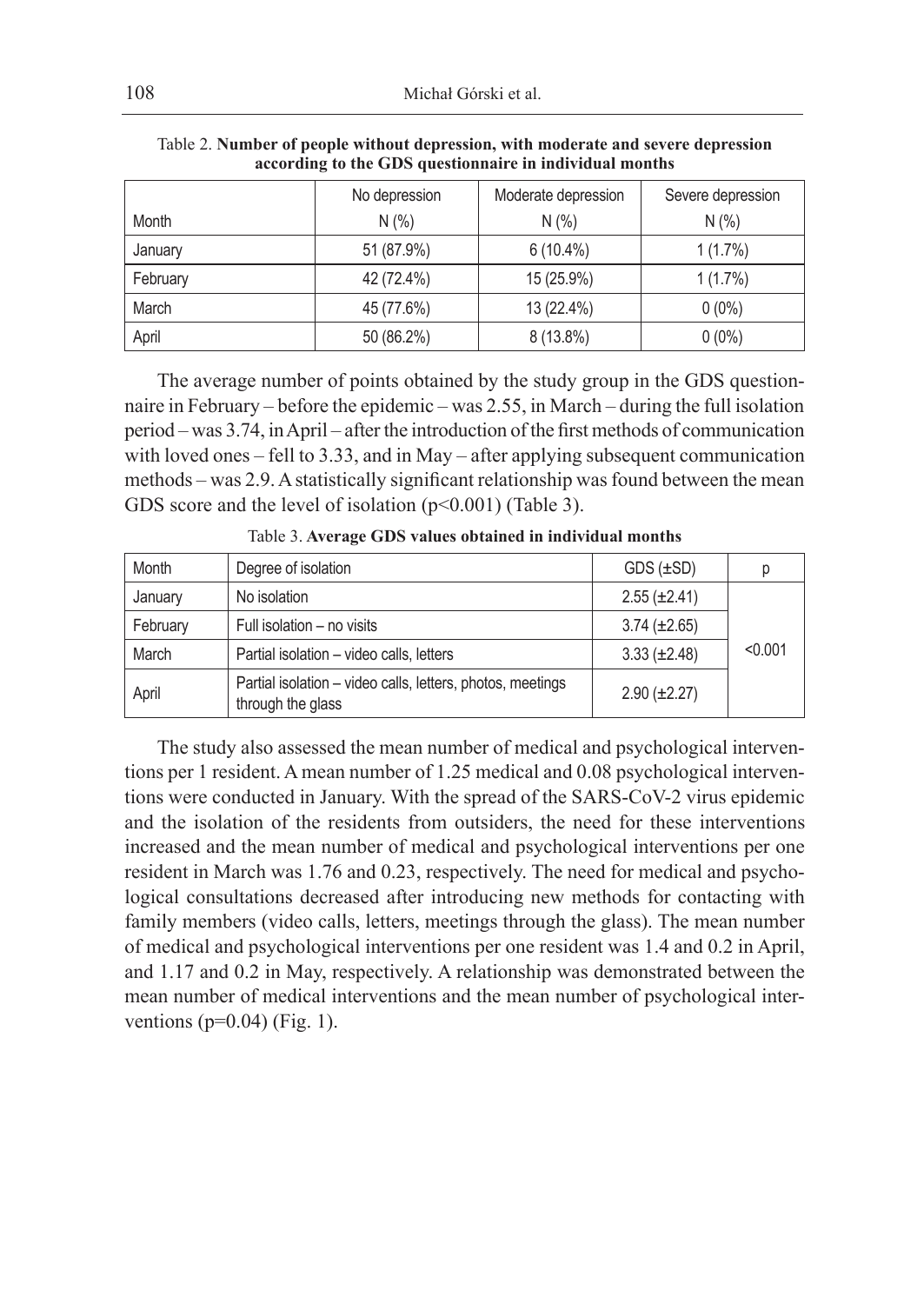

Figure 1. **Average number of medical and psychological interventions per 1 person in a long-term care centre.**

#### **Discussion**

The incidence of depression has increased in the last decade, affecting people around the world, regardless of age or social status. Depression in the elderly is also an important issue [2-5]. Patients staying in residential medical care facilities are a special group; however, mood disorders have not yet been thoroughly investigated in this population. Various structural, physiological, social and psychological changes have emerged over the years that have made depression in seniors a serious health issue in many countries. Loneliness and isolation are one of the factors that contribute to the development of affective disorders [5, 9].

The problem has become particularly important these days. The COVID-19 pandemic and the spread of Sars-Cov-2 virus have forced a number of actions to reduce the number of infections and minimize the risk of death. The latest publications [28-31] on COVID-19 show that this disease is particularly dangerous for people over 65 years of age and patients with multiple comorbidities. Analyses of the occurrence of COVID-19 show that the virus spreads particularly rapidly in hospitals, nursing homes and residential medical care facilities, where elderly people reside. Also, mortality rates in these healthcare facilities are the highest among all available data [28, 31].

The described situations forced measures to protect seniors against the disease; however, social isolation and increased incidence of depression turned out to be negative consequences of these interventions [32].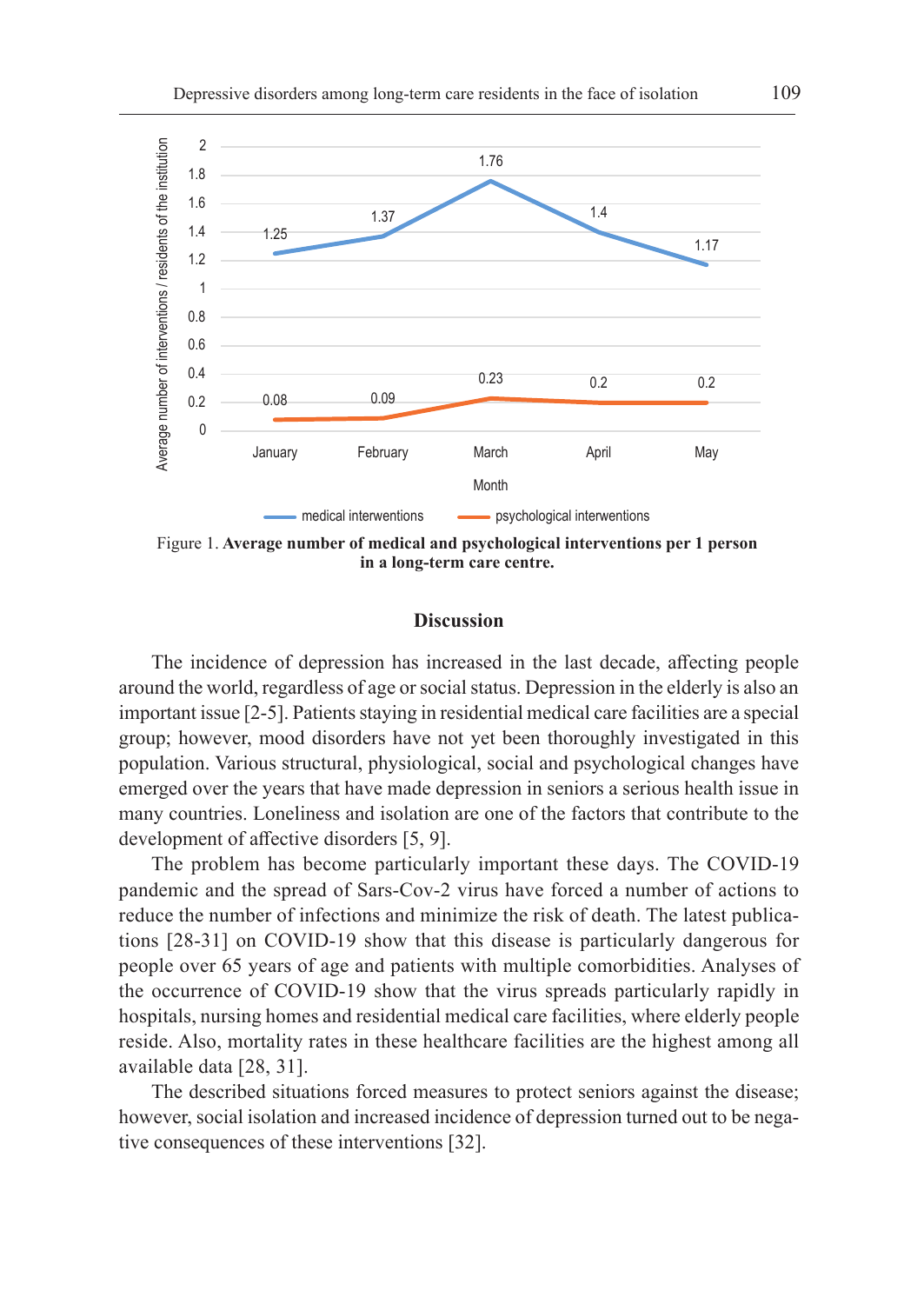Bukhari et al. [2] investigated the effects of loneliness on the development or severity of depressive disorders. The study population included 60 patients with depressive disorders and 60 healthy individuals. The study confirmed the relationship between loneliness and depressed mood in both groups. Tait et al. [33] demonstrated that scores in the UCLA Three-item Loneliness Scale are strongly correlated with increased GDS scores, which means that the severity of depressive disorders increases with increasing loneliness. The study included 30 elderly patients with Parkinson's disease and was conducted at John Radcliffe Hospital, Oxford. Similar results were obtained by Faisca et al. [3], who assessed the effects of loneliness on depressive symptoms in the elderly (over 65 years of age) depending on whether they lived with their family or alone. The study showed that an increased sense of loneliness contributes to the severity of depression. Interestingly, it was shown that people who used to live with their families for a long time before living alone experienced much more severe loneliness (and increased mood disorders) than those who have long lived alone. This phenomenon may be associated with the loss of the social role of an elderly person in the life of the family and a sense of emptiness and longing for lost family and social relationships. Similar observations were made in our study. The necessity of social isolation and the sudden disappearance of family relationships contributed to the increased incidence of depression among patients. The highest severity of depression was observed in March, i.e. the first month of isolation, when no measures to maintain family bonds were taken. However, a reduction in the GDS scores was seen during the months that followed. This was associated with the implementation of various therapeutic programs allowing for contact between the residents and their family members.

Studies on the incidence of depression among the elderly and geriatric patients show significant differences between different countries, with the incidence ranging between 9% and 33% [34]. For example, epidemiological studies in Nigeria showed that 12-26.2% of elderly Nigerians may be affected [4]. In Portugal, the incidence of depressive mood disorders among people in retirement age is 11.9%, and a similar rate was reported in the United States [5, 9]. Similar findings were obtained in our study in the month when the residents functioned as usual, i.e. could be visited, were allowed to leave facility premises and could have a social life adequate for their circumstances. The incidence of depression (based on GDS) was 12.1% (moderate and severe depression in 10.4% and 1.7%, respectively). These percentage values changed throughout the months that followed, with 27.6% and 22.4% of the affected patients in March and April, respectively. This rise in depressive disorders was most likely due to severe stress associated with COVID-19 and the lack of contact with family and friends. These rates dropped in the following months, when isolation was gradually abandoned, reaching 13.8% in May.

Furthermore, it was demonstrated that the increase in depressive symptoms is accompanied by an increase in the incidence of somatic diseases [35]. According to one of the theories accounting for this phenomenon, depressive disorders may impair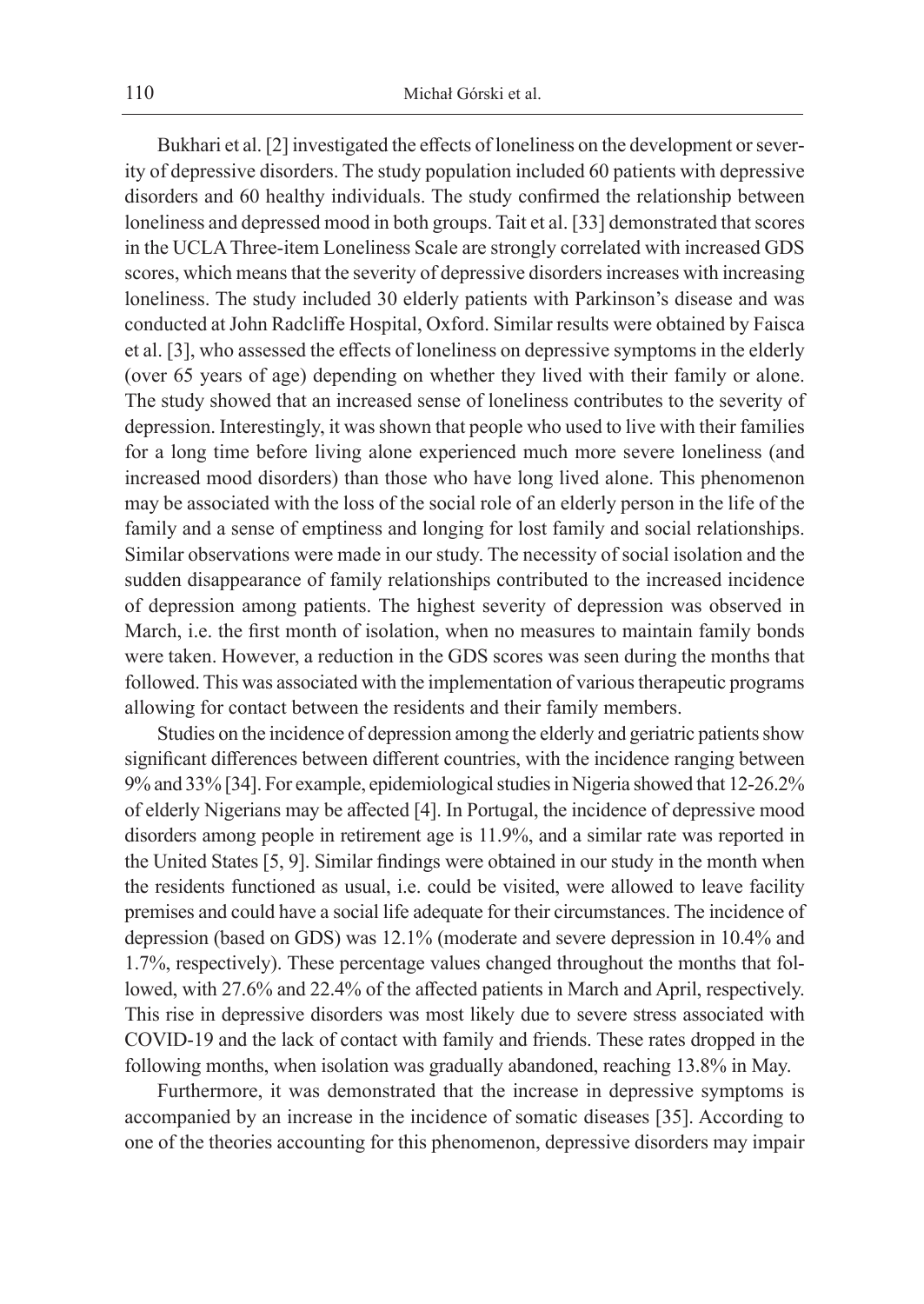immune function and promote increased inflammatory processes [36, 37]. Depression also increases the use of primary and specialist care, as well as hospitalization rates [35]. Adecrease in overall quality of life and an increase in mortality due to self-destructive behaviors, but most of all due to an increase in underlying diseases are also seen in depression [35]. The diagnosis of the worsening overall condition of the affected patient poses particular difficulty. Unlike in adolescents or adults, depressive disorders in the elderly are associated with lower intensity of reported sadness or apathy, and the disease takes a more somatic form [9, 36]. Due to depression masked by other symptoms, medical visits are more frequent, and the correct diagnosis is delayed or missed [9]. This was confirmed in our study. An increased GDS score was accompanied by an increased number of medical and psychological interventions among the residents.

The issue of depression among geriatric patients attracts increasing attention of both healthcare specialists and the society. Unfortunately, no research has been found in the available literature that focuses on therapeutic activities aimed at solving the problem of loneliness and their impact on patients' mental state. The presented study attempted to fill this gap and it should initiate further research.

#### **Conclusions**

- 1. The frequency of medical and psychological interventions was higher during the period of total isolation compared to months without compulsory isolation.
- 2. The GDS score was significantly higher after the introduction of total isolation, which indicates that the risk of depressive disorders among the residents was higher compared to months without isolation.
- 3. The introduced therapeutic actions positively contributed to the mental state of patients, as evidenced by reduced GDS scores in the study group.
- 4. The study showed that social isolation is a factor predisposing to mental disorders; therefore, constant monitoring of the mental state of patients and the possibility of contact with family members should be ensured.

#### *Acknowledgments*

*We express our gratitude to Mrs. Agnieszka Relidzyńska, Director of the Long Term Care Center in which the study was created, and to Dr. Iwona Cabaj-Wiater, Medical Director, for their help and motivation at every stage of the article's creation.*

#### **References**

- 1. World Health Organization. *The Global Burden of Disease 2004*. http://www.who.int/healthinfo/ global burden disease/GBD report 2004update full.pdf (20.05.2020)
- 2. Bukhari F, Awan I, Fahd S. *Relationship of depression and loneliness in depressed and normal population.* International Journal of Advanced Research. 2016; 4(5): 85-89. DOI: 10.21474/IJAR01.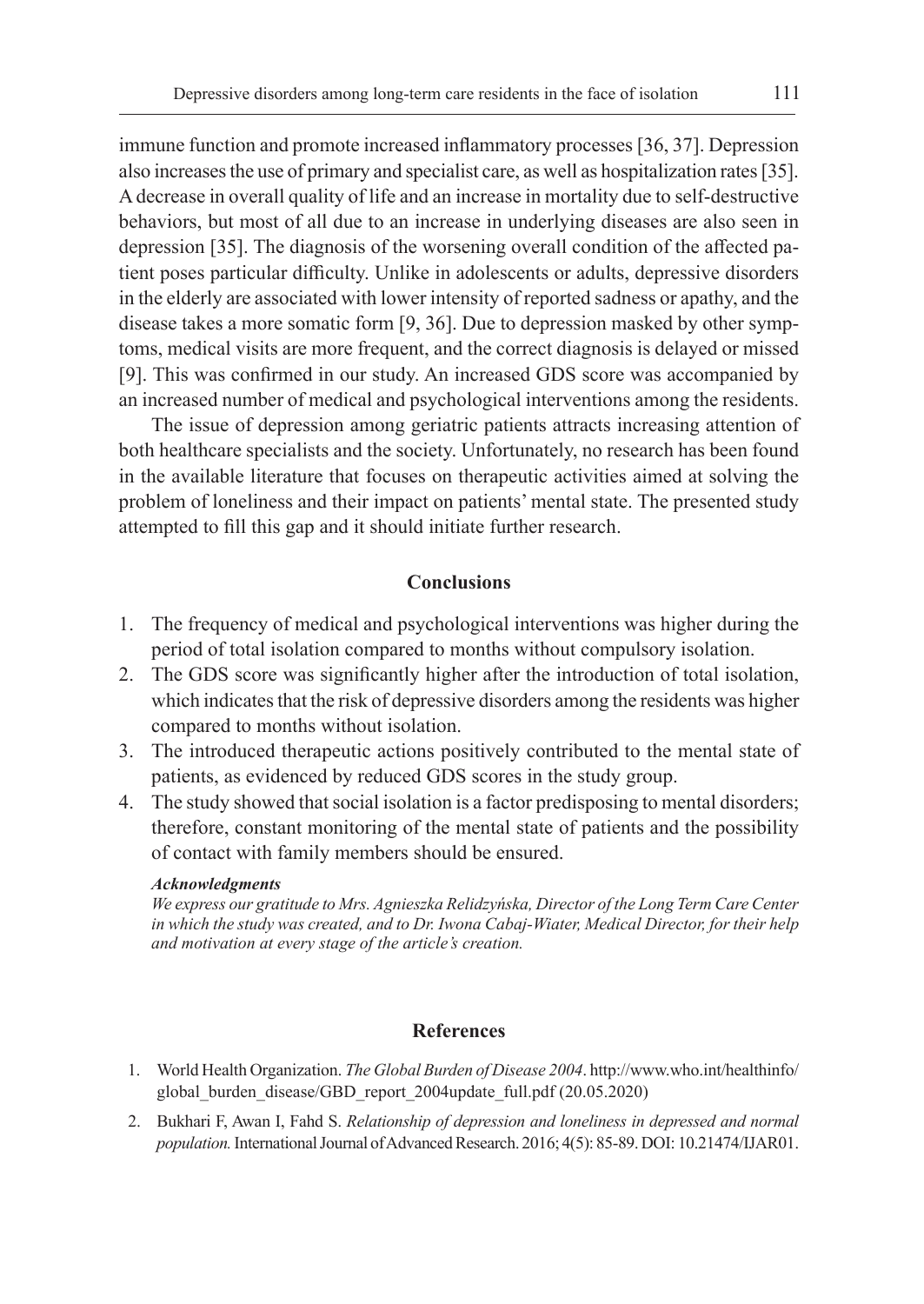- 3. Vijayshri D, Farooqi FS. *Relationship of feelings of loneliness and depressive symptoms in old age: A study of older adults living with family and living alone.* Indian Journal of Health and Wellbeing. 2014; 5(12): 1428-1433.
- 4. Uwabor SE, Onasanya MO, Tope-Ojo TT, Adeleke BO, Ibigbami OI. *Depression in the elderly.*  IFEMED. 2019; 24(1): 15-17.
- 5. Sousa RD, et al. *Anxiety and depression in the Portuguese older adults: Prevalence and associated factors.* Frontiers in Medicine. 2017; 4: 196.
- 6. Vilagut G, et al. *Screening for depression in the general population with the Center for Epidemiologic Studies Depression (CES-D): a systematic review with meta-analysis.* PLoS One. 2016; 11(5): 1-17. doi: 10.1371/journal.pone.0155431.
- 7. Osińska M, Kazberuk A, Celińska-Janowicz K, Zadykowicz R, Rysiak E. *Depresja choroba cywilizacyjna XXI wieku.* Geriatria. 2017; 11:, 123-129.
- 8. Wilkinson P, Izmeth Z. *Continuation and maintenance treatments for depression in older people: Protocols*. Cochrane database of systematic reviews (Online). 2016; 9: 1-60. DOI: 10.1002/14651858.CD006727.pub3.
- 9. Feliciano L, Renn BN. *Mood disorders: Depressive disorders.* In: Beidel D, Frueh B, Hersen M, ed. *Adult psychopathology and diagnosis.* Hoboken, NJ: John Wiley & Sons Inc.; 2014. p. 253-298.
- 10. Kijanowska-Haładyna B, Borzym A, Antosik-Wójcińska A, Kurkowska-Jastrzębska I. *Rekomendacje postępowania w przypadku depresji u osób starszych, wraz z propozycją programu profilaktyki dla lekarzy POZ, lekarzy geriatrów i pielęgniarek oddziałów geriatrycznych*. Warsaw: Institute of Psychiatry and Neurology; 2019. p. 1-30.
- 11. Szczupał B, Wiśniewska J. *Samotność i poczucie osamotnienia w narracji osób w wieku późnej starości – przejawy oraz możliwości przeciwdziałania.* Lubelski Rocznik Pedagogiczny. 2019; 38(4): 25-40.
- 12. Szukalski P. *Poczucie samotności i osamotnienia wśród sędziwych seniorów, a ich sytuacja rodzinna.* Auxilium Sociale. 2005; 2(34): 217-38.
- 13. Drageset J, et al. *Loneliness, loss, and social support among cognitively intact older people with cancer, living in nursing homes – A mixed-methods study.* Clinical Interventions in Aging. 2015; 10: 1529-36. doi: 10.2147/CIA.S88404.
- 14. Zalewska-Puchała J, et al. *Poczucie samotności osób starszych.* Problemy Pielęgniarstwa. 2015; 2(23), 233-238.
- 15. Zalewska S. *Samotność i osamotnienie sposobność do dialogu z sobą czy autodestrukcji?* In: Dąbrowa R, Jankowska D, ed. *Pedagogika dialogu. Doświadczenie dialogu w rzeczywistości XXI wieku.* Warsaw: Wydawnictwo Akademii Pedagogiki Specjalnej im. Marii Grzegorzewskiej; 2010. p. 98–110.
- 16. Cacioppo S, et al. *Clinical import and interventions.* Perspective Psychology Science. 2015; 10(2): 238-249.
- 17. Broczek K, Mossakowska M, Szybalska A. *Występowanie objawów depresyjnych u osób starszych.* In: Mossakowska M, Więcek A, Błędowski P, ed. *Aspekty medyczne, psychologiczne, socjologiczne i ekonomiczne starzenia się ludzi w Polsce.* Poznań: Termedia Wydawnictwa Medyczne; 2012. p. 123–136.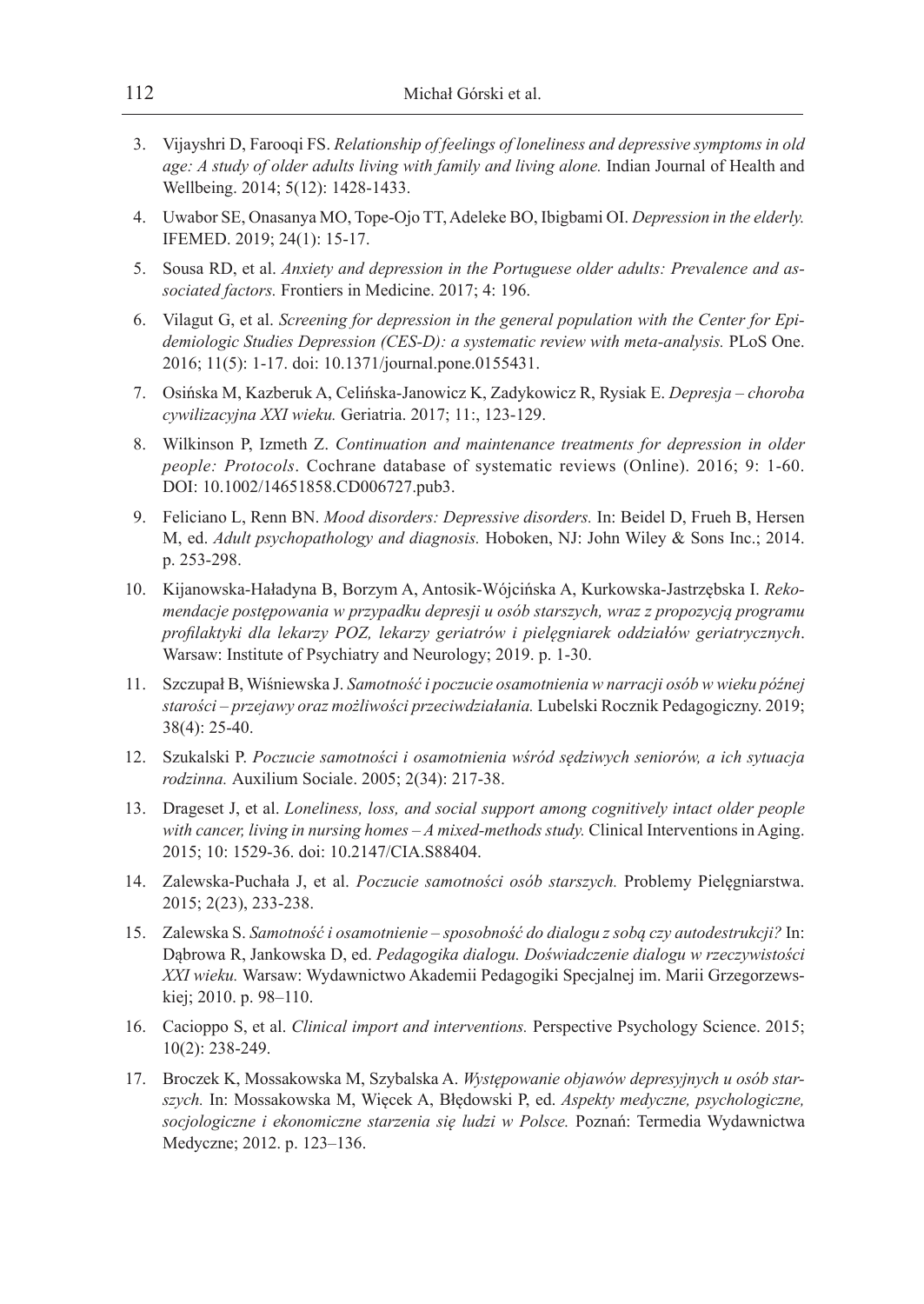- 18. Pień B. *Najczęstsze problemy medyczne wieku starszego w Polsce.* Polska Akademia Nauk; 2014; 1: 8-10.
- 19. Faleńczyk K, et al. *Wpływ wybranych czynników socjo-demograficznych na występowanie depresji u osób w wieku podeszłym.* In: Konieczny J, Bartuzi Z, ed. *Wybrane elementy opieki nad pacjentem.* Bydgoszcz: UMK; 2006. p. 494–499.
- 20. Raport Głównego Urzędu Statystycznego: *Sytuacja demograficzna osób starszych i konsekwencje starzenia się ludności Polski w świetle prognozy na lata 2014-2050* – stat.gov.pl [22.05.2020]
- 21. Umberson D, Montez JK. *Social relationships and health: a flashpoint for health policy.*Journal of Health and Social Behavior. 2015; 51: 54-66.
- 22. Błędowski P. *Potrzeby opiekuńcze osób starszych.* In: Mossakowska M, Więcek A, Błędowski P, ed. *Aspekty medyczne, psychologiczne, socjologiczne i ekonomiczne starzenia się ludzi w Polsce.* Poznań: Termedia Wydawnictwa Medyczne; 2012. p. 449–466.
- 23. Tomaka J, Thompson S, Palacios R. *The relation of social isolation, loneliness, and social support to disease outcomes among the elderly.* Journal of Aging Health. 2006; 18(3) 353-384.
- 24. Coyle CE, Dugan E. *Social isolation, loneliness and health among older adults.* Journal of Aging Health. 2012; 24(8): 1346-1363.
- 25. Yesavage JA, et al. *Development and validation of a geriatric depression screening scale: A preliminary report.* Journal of Psychiatric Research. 1983; 17(1): 37–49.
- 26. Szepietowska EM, Kuzaka A. *Subjective executive difficulties a study using the Dysexecutive Questionnaire.* Psychiatria i Psychologia Kliniczna. 2018; 18(1): 25–34.
- 27. Albiński R, Kleszczewska-Albińska A, Bedyńska S. *Geriatryczna Skala Depresji (GDS). Trafność i rzetelność różnych wersji tego narzędzia – przegląd badań.* Psychiatria Polska. 2011; 45(4): 555–562.
- 28. World Health Organization. *Coronavirus disease (COVID-19). Situation Report 121.* 20 May 2020, 1-19.
- 29. Huang C, et al. *Clinical features of patients infected with 2019 novel coronavirus in Wuhan, China.* Lancet. 2020; 395(10233): 497-506.
- 30. Rothan HA, Byrareddy SN. *The epidemiology and pathogenesis of coronavirus disease (COVID-19) outbreak.* Journal of Autoimmunity. 2020; 109, 1-4. https://doi.org/10.1016/j. jaut.2020.102433.
- 31. Rose TC, Mason K, Pennington A, McHale P, Taylor-Robinson DC, Barr B. *Inequalities in COVID19 mortality related to ethnicity and socioeconomic deprivation.* 2020; medRxiv preprint doi: https://doi.org/10.1101/2020.04.25.20079491
- 32. Shader RI. *COVID-19 and Depression.* Clinical Therapeutics (online). 2020; 42(6): 962–963. https://doi.org/10.1016/j.clinthera.2020.04.010
- 33. Tait Z, Stannard G, Wells A, Challberg J, Thompson S. *Assessment of loneliness and depression in geriatric Parkinson's Disease clinics.* Poster. 2019.
- 34. Castro-Costa E, et al. *Prevalence of depressive symptoms and syndromes in later life in ten European countries: The SHARE study.* The British Journal of Psychiatry. 2007; 191: 393-401.
- 35. Chapman DP, Perry GS. *Depression as a major component of public health for older adults.* Preventing chronic disease. 2008; 5(1): A22.